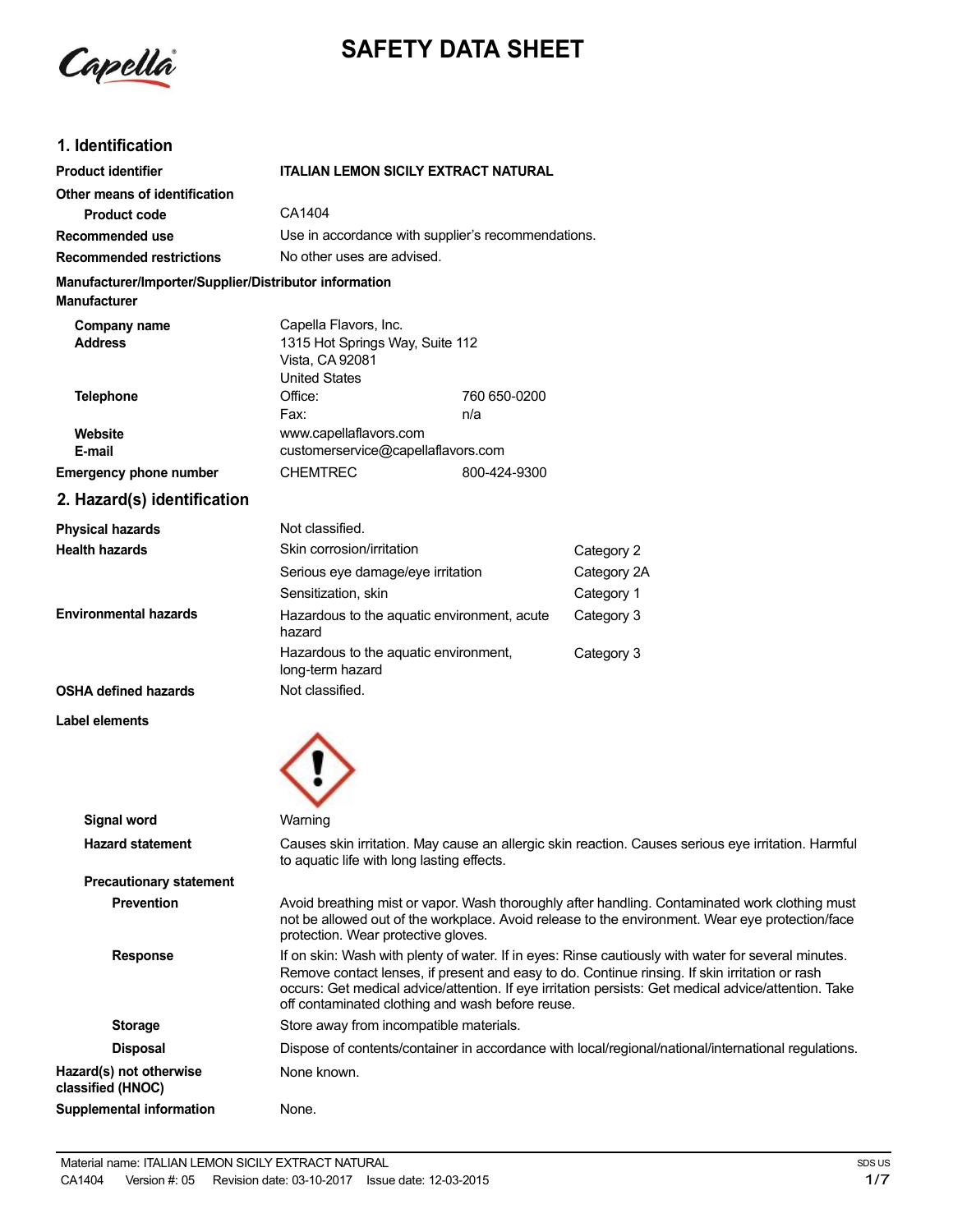## **3. Composition/information on ingredients**

## **Mixtures**

| MIXUUTES                                                                     |                                                                                                                                                                                                                                                                                                                                                                                                                                                                       |                   |           |
|------------------------------------------------------------------------------|-----------------------------------------------------------------------------------------------------------------------------------------------------------------------------------------------------------------------------------------------------------------------------------------------------------------------------------------------------------------------------------------------------------------------------------------------------------------------|-------------------|-----------|
| <b>Chemical name</b>                                                         | Common name and synonyms                                                                                                                                                                                                                                                                                                                                                                                                                                              | <b>CAS number</b> | %         |
| PROPYLENE GLYCOL<br><b>NFI</b>                                               | <b>NOM</b>                                                                                                                                                                                                                                                                                                                                                                                                                                                            | 57-55-6           | $50 - 60$ |
| LEMON OIL ITALIAN 1X                                                         |                                                                                                                                                                                                                                                                                                                                                                                                                                                                       | 8008-56-8         | $10 - 20$ |
| Other components below reportable levels                                     |                                                                                                                                                                                                                                                                                                                                                                                                                                                                       |                   | $30 - 40$ |
|                                                                              | *Designates that a specific chemical identity and/or percentage of composition has been withheld as a trade secret.                                                                                                                                                                                                                                                                                                                                                   |                   |           |
| 4. First-aid measures                                                        |                                                                                                                                                                                                                                                                                                                                                                                                                                                                       |                   |           |
| <b>Inhalation</b>                                                            | Move to fresh air. Call a physician if symptoms develop or persist.                                                                                                                                                                                                                                                                                                                                                                                                   |                   |           |
| <b>Skin contact</b>                                                          | Remove contaminated clothing immediately and wash skin with soap and water. In case of<br>eczema or other skin disorders: Seek medical attention and take along these instructions. Wash<br>contaminated clothing before reuse.                                                                                                                                                                                                                                       |                   |           |
| Eye contact                                                                  | Immediately flush eyes with plenty of water for at least 15 minutes. Remove contact lenses, if<br>present and easy to do. Continue rinsing. Get medical attention if irritation develops and persists.                                                                                                                                                                                                                                                                |                   |           |
| Ingestion                                                                    | Rinse mouth. Get medical attention if symptoms occur.                                                                                                                                                                                                                                                                                                                                                                                                                 |                   |           |
| <b>Most important</b><br>symptoms/effects, acute and<br>delayed              | Severe eye irritation. Symptoms may include stinging, tearing, redness, swelling, and blurred<br>vision. Skin irritation. May cause redness and pain. May cause an allergic skin reaction. Dermatitis.<br>Rash.                                                                                                                                                                                                                                                       |                   |           |
| Indication of immediate<br>medical attention and special<br>treatment needed | Provide general supportive measures and treat symptomatically. Keep victim under observation.<br>Symptoms may be delayed.                                                                                                                                                                                                                                                                                                                                             |                   |           |
| <b>General information</b>                                                   | Ensure that medical personnel are aware of the material(s) involved, and take precautions to<br>protect themselves. Wash contaminated clothing before reuse.                                                                                                                                                                                                                                                                                                          |                   |           |
| 5. Fire-fighting measures                                                    |                                                                                                                                                                                                                                                                                                                                                                                                                                                                       |                   |           |
| Suitable extinguishing media                                                 | Alcohol resistant foam. Powder. Carbon dioxide (CO2).                                                                                                                                                                                                                                                                                                                                                                                                                 |                   |           |
| Unsuitable extinguishing<br>media                                            | Do not use water jet as an extinguisher, as this will spread the fire.                                                                                                                                                                                                                                                                                                                                                                                                |                   |           |
| Specific hazards arising from<br>the chemical                                | During fire, gases hazardous to health may be formed.                                                                                                                                                                                                                                                                                                                                                                                                                 |                   |           |
| Special protective equipment<br>and precautions for firefighters             | Self-contained breathing apparatus and full protective clothing must be worn in case of fire.                                                                                                                                                                                                                                                                                                                                                                         |                   |           |
| <b>Fire fighting</b><br>equipment/instructions                               | Move containers from fire area if you can do so without risk.                                                                                                                                                                                                                                                                                                                                                                                                         |                   |           |
| <b>Specific methods</b>                                                      | Use standard firefighting procedures and consider the hazards of other involved materials.                                                                                                                                                                                                                                                                                                                                                                            |                   |           |
| General fire hazards                                                         | No unusual fire or explosion hazards noted.                                                                                                                                                                                                                                                                                                                                                                                                                           |                   |           |
| 6. Accidental release measures                                               |                                                                                                                                                                                                                                                                                                                                                                                                                                                                       |                   |           |
| Personal precautions,<br>protective equipment and<br>emergency procedures    | Keep unnecessary personnel away. Keep people away from and upwind of spill/leak. Wear<br>appropriate protective equipment and clothing during clean-up. Avoid breathing mist or vapor. Do<br>not touch damaged containers or spilled material unless wearing appropriate protective clothing.<br>Ensure adequate ventilation. Local authorities should be advised if significant spillages cannot be<br>contained. For personal protection, see section 8 of the SDS. |                   |           |
| Methods and materials for<br>containment and cleaning up                     | Use water spray to reduce vapors or divert vapor cloud drift. Prevent entry into waterways, sewer,<br>basements or confined areas.                                                                                                                                                                                                                                                                                                                                    |                   |           |
|                                                                              | Large Spills: Stop the flow of material, if this is without risk. Dike the spilled material, where this is<br>possible. Absorb in vermiculite, dry sand or earth and place into containers. Following product<br>recovery, flush area with water.                                                                                                                                                                                                                     |                   |           |
|                                                                              | Small Spills: Wipe up with absorbent material (e.g. cloth, fleece). Clean surface thoroughly to<br>remove residual contamination.                                                                                                                                                                                                                                                                                                                                     |                   |           |
|                                                                              | Never return spills to original containers for re-use. For waste disposal, see section 13 of the SDS.                                                                                                                                                                                                                                                                                                                                                                 |                   |           |
| <b>Environmental precautions</b>                                             | Avoid release to the environment. Inform appropriate managerial or supervisory personnel of all<br>environmental releases. Prevent further leakage or spillage if safe to do so. Avoid discharge into<br>drains, water courses or onto the ground.                                                                                                                                                                                                                    |                   |           |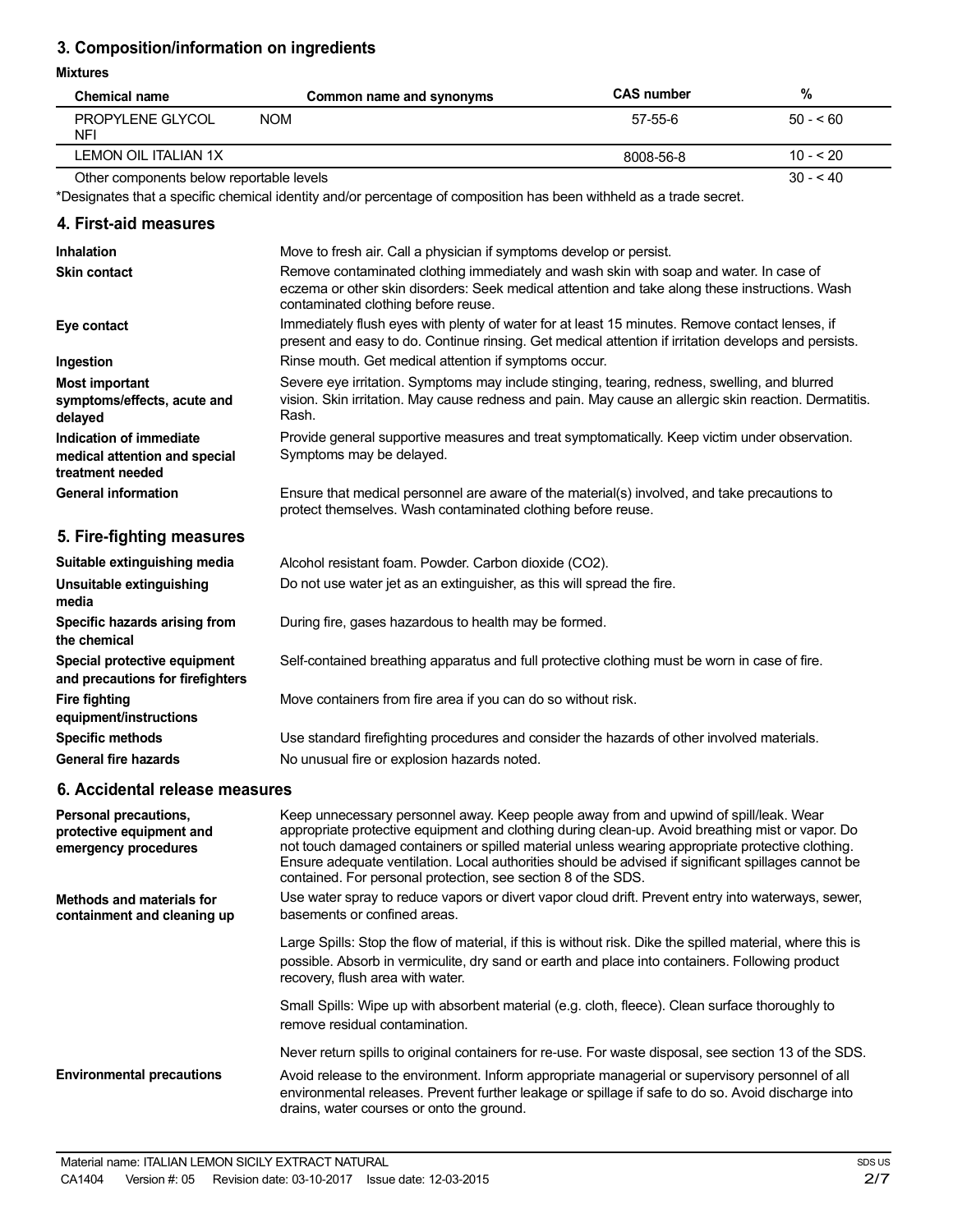## **7. Handling and storage**

**Precautions for safe handling**

Avoid breathing mist or vapor. Avoid contact with eyes, skin, and clothing. Avoid prolonged exposure. Provide adequate ventilation. Wear appropriate personal protective equipment. Avoid release to the environment. Observe good industrial hygiene practices. Store in original tightly closed container. Store away from incompatible materials (see Section 10

**Conditions for safe storage, including any incompatibilities**

# of the SDS).

#### **8. Exposure controls/personal protection**

#### **Occupational exposure limits**

The following constituents are the only constituents of the product which have a PEL, TLV or other recommended exposure limit. At this time, the other constituents have no known exposure limits.

| US. Workplace Environmental Exposure Level (WEEL) Guides |                                                                                                                                                                                                                                                                                                                                                                                                                                                                                             |          |          |
|----------------------------------------------------------|---------------------------------------------------------------------------------------------------------------------------------------------------------------------------------------------------------------------------------------------------------------------------------------------------------------------------------------------------------------------------------------------------------------------------------------------------------------------------------------------|----------|----------|
| <b>Components</b>                                        | Type                                                                                                                                                                                                                                                                                                                                                                                                                                                                                        | Value    | Form     |
| PROPYLENE GLYCOL<br>NOM NFI (CAS 57-55-6)                | <b>TWA</b>                                                                                                                                                                                                                                                                                                                                                                                                                                                                                  | 10 mg/m3 | Aerosol. |
| <b>Biological limit values</b>                           | No biological exposure limits noted for the ingredient(s).                                                                                                                                                                                                                                                                                                                                                                                                                                  |          |          |
| Appropriate engineering<br>controls                      | Good general ventilation (typically 10 air changes per hour) should be used. Ventilation rates<br>should be matched to conditions. If applicable, use process enclosures, local exhaust ventilation,<br>or other engineering controls to maintain airborne levels below recommended exposure limits. If<br>exposure limits have not been established, maintain airborne levels to an acceptable level. Provide<br>eyewash station. Eye wash fountain and emergency showers are recommended. |          |          |
|                                                          | Individual protection measures, such as personal protective equipment                                                                                                                                                                                                                                                                                                                                                                                                                       |          |          |
| Eye/face protection                                      | Face shield is recommended. Wear safety glasses with side shields (or goggles).                                                                                                                                                                                                                                                                                                                                                                                                             |          |          |
| <b>Skin protection</b>                                   |                                                                                                                                                                                                                                                                                                                                                                                                                                                                                             |          |          |
| <b>Hand protection</b>                                   | Wear appropriate chemical resistant gloves.                                                                                                                                                                                                                                                                                                                                                                                                                                                 |          |          |
| <b>Other</b>                                             | Wear appropriate chemical resistant clothing. Use of an impervious apron is recommended.                                                                                                                                                                                                                                                                                                                                                                                                    |          |          |
| <b>Respiratory protection</b>                            | In case of insufficient ventilation, wear suitable respiratory equipment.                                                                                                                                                                                                                                                                                                                                                                                                                   |          |          |
| <b>Thermal hazards</b>                                   | Wear appropriate thermal protective clothing, when necessary.                                                                                                                                                                                                                                                                                                                                                                                                                               |          |          |
| General hygiene<br>considerations                        | Always observe good personal hygiene measures, such as washing after handling the material<br>and before eating, drinking, and/or smoking. Routinely wash work clothing and protective<br>equipment to remove contaminants. Contaminated work clothing should not be allowed out of the<br>workplace.                                                                                                                                                                                       |          |          |

## **9. Physical and chemical properties**

| Appearance                                 |                                              |                                               |
|--------------------------------------------|----------------------------------------------|-----------------------------------------------|
| <b>Physical state</b>                      |                                              | Liquid.                                       |
| Form                                       |                                              | Liquid.                                       |
| Color                                      |                                              | Not available.                                |
| Odor                                       |                                              | Not available.                                |
| <b>Odor threshold</b>                      |                                              | Not available.                                |
| рH                                         |                                              | Not available.                                |
| Melting point/freezing point               |                                              | -74.2 $\degree$ F (-59 $\degree$ C) estimated |
| Initial boiling point and boiling<br>range |                                              | 370.76 °F (188.2 °C) estimated                |
| <b>Flash point</b>                         |                                              | > 200.0 °F (> 93.3 °C)                        |
| <b>Evaporation rate</b>                    |                                              | Not available.                                |
| Flammability (solid, gas)                  |                                              | Not applicable.                               |
|                                            | Upper/lower flammability or explosive limits |                                               |
| $(\%)$                                     | <b>Flammability limit - lower</b>            | Not available.                                |
| $(\%)$                                     | <b>Flammability limit - upper</b>            | Not available.                                |
|                                            | <b>Explosive limit - lower (%)</b>           | Not available.                                |
|                                            | Explosive limit - upper (%)                  | Not available.                                |
|                                            |                                              |                                               |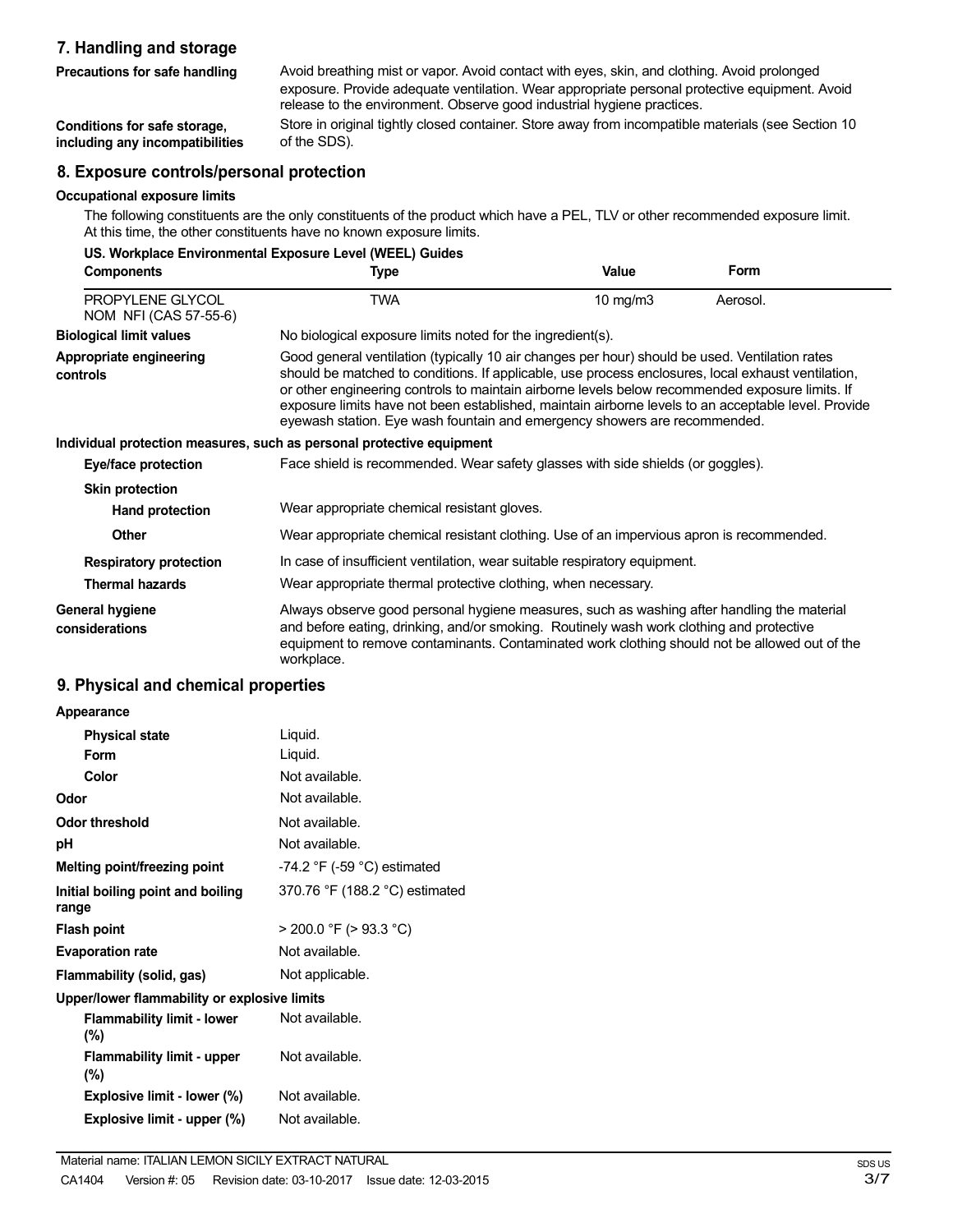| Vapor pressure                                                                                                                                                                                                                              | 0.1 hPa estimated            |
|---------------------------------------------------------------------------------------------------------------------------------------------------------------------------------------------------------------------------------------------|------------------------------|
| Vapor density                                                                                                                                                                                                                               | Not available.               |
| <b>Relative density</b>                                                                                                                                                                                                                     | Not available.               |
| Solubility(ies)                                                                                                                                                                                                                             |                              |
| Solubility (water)                                                                                                                                                                                                                          | Not available.               |
| <b>Partition coefficient</b><br>(n-octanol/water)                                                                                                                                                                                           | Not available.               |
| <b>Auto-ignition temperature</b>                                                                                                                                                                                                            | 700 °F (371.11 °C) estimated |
| Decomposition temperature                                                                                                                                                                                                                   | Not available.               |
| <b>Viscosity</b>                                                                                                                                                                                                                            | Not available.               |
| <b>Other information</b>                                                                                                                                                                                                                    |                              |
| <b>Density</b>                                                                                                                                                                                                                              | 0.85 g/cm3 estimated         |
| <b>Explosive properties</b>                                                                                                                                                                                                                 | Not explosive.               |
| <b>Flammability class</b>                                                                                                                                                                                                                   | Combustible IIIB estimated   |
| <b>Oxidizing properties</b>                                                                                                                                                                                                                 | Not oxidizing.               |
| <b>Refractive index</b>                                                                                                                                                                                                                     | 1.3791 - 1.4091              |
| <b>Specific gravity</b>                                                                                                                                                                                                                     | $1.02 - 1.05$                |
| $\overline{AB}$ $\overline{BA}$ . The second contract of the second second second second second second second second second second second second second second second second second second second second second second second second second |                              |

## **10. Stability and reactivity**

| <b>Reactivity</b>                            | The product is stable and non-reactive under normal conditions of use, storage and transport. |
|----------------------------------------------|-----------------------------------------------------------------------------------------------|
| <b>Chemical stability</b>                    | Material is stable under normal conditions.                                                   |
| <b>Possibility of hazardous</b><br>reactions | Hazardous polymerization does not occur.                                                      |
| <b>Conditions to avoid</b>                   | Avoid temperatures exceeding the flash point. Contact with incompatible materials.            |
| Incompatible materials                       | Strong oxidizing agents.                                                                      |
| <b>Hazardous decomposition</b><br>products   | No hazardous decomposition products are known.                                                |

## **11. Toxicological information**

#### **Information on likely routes of exposure**

| Inhalation                                                                         | Prolonged inhalation may be harmful.                                                                                                                                                                            |
|------------------------------------------------------------------------------------|-----------------------------------------------------------------------------------------------------------------------------------------------------------------------------------------------------------------|
| <b>Skin contact</b>                                                                | Causes skin irritation. May cause an allergic skin reaction.                                                                                                                                                    |
| Eye contact                                                                        | Causes serious eye irritation.                                                                                                                                                                                  |
| Ingestion                                                                          | Expected to be a low ingestion hazard.                                                                                                                                                                          |
| Symptoms related to the<br>physical, chemical and<br>toxicological characteristics | Severe eye irritation. Symptoms may include stinging, tearing, redness, swelling, and blurred<br>vision. Skin irritation. May cause redness and pain. May cause an allergic skin reaction.<br>Dermatitis, Rash. |
| Information on toxicological effects                                               |                                                                                                                                                                                                                 |
| <b>Acute toxicity</b>                                                              | Not available.                                                                                                                                                                                                  |
| Skin corrosion/irritation                                                          | Causes skin irritation.                                                                                                                                                                                         |
| Serious eye damage/eye<br>irritation                                               | Causes serious eye irritation.                                                                                                                                                                                  |
| Respiratory or skin sensitization                                                  |                                                                                                                                                                                                                 |
| <b>Respiratory sensitization</b>                                                   | Not a respiratory sensitizer.                                                                                                                                                                                   |
| <b>Skin sensitization</b>                                                          | May cause an allergic skin reaction.                                                                                                                                                                            |
| Germ cell mutagenicity                                                             | No data available to indicate product or any components present at greater than 0.1% are<br>mutagenic or genotoxic.                                                                                             |
| Carcinogenicity                                                                    | Not classifiable as to carcinogenicity to humans.                                                                                                                                                               |
| <b>IARC Monographs. Overall Evaluation of Carcinogenicity</b>                      |                                                                                                                                                                                                                 |
| Not listed.                                                                        |                                                                                                                                                                                                                 |
|                                                                                    | OSHA Specifically Regulated Substances (29 CFR 1910.1001-1050)                                                                                                                                                  |
| Not regulated.                                                                     |                                                                                                                                                                                                                 |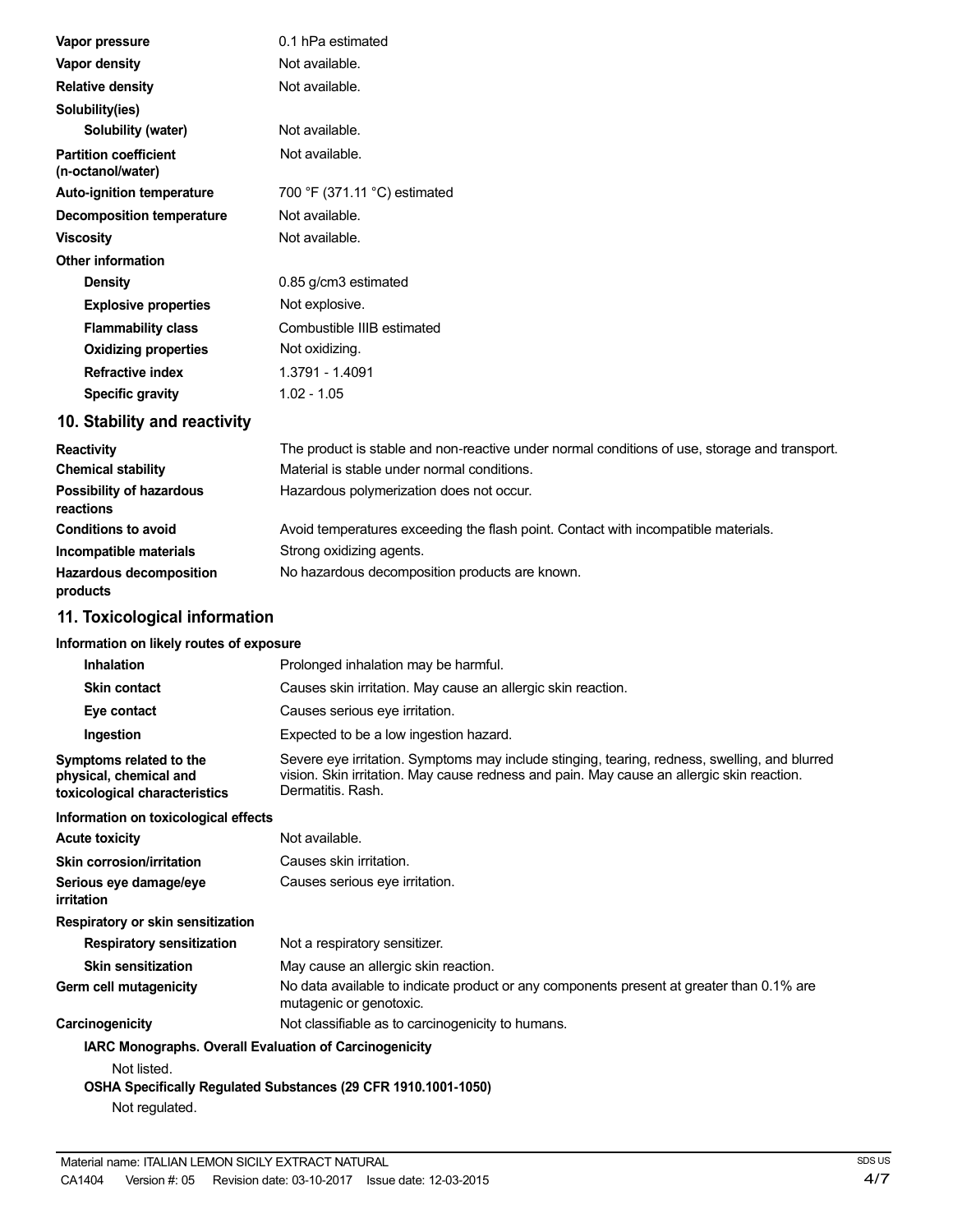| Not listed.                                                           | US. National Toxicology Program (NTP) Report on Carcinogens                                                                                                                                                                                                                                                                                       |
|-----------------------------------------------------------------------|---------------------------------------------------------------------------------------------------------------------------------------------------------------------------------------------------------------------------------------------------------------------------------------------------------------------------------------------------|
| <b>Reproductive toxicity</b>                                          | This product is not expected to cause reproductive or developmental effects.                                                                                                                                                                                                                                                                      |
| Specific target organ toxicity -<br>single exposure                   | Not classified.                                                                                                                                                                                                                                                                                                                                   |
| Specific target organ toxicity -<br>repeated exposure                 | Not classified.                                                                                                                                                                                                                                                                                                                                   |
| <b>Aspiration hazard</b>                                              | Not an aspiration hazard.                                                                                                                                                                                                                                                                                                                         |
| <b>Chronic effects</b>                                                | Prolonged inhalation may be harmful.                                                                                                                                                                                                                                                                                                              |
| 12. Ecological information                                            |                                                                                                                                                                                                                                                                                                                                                   |
| <b>Ecotoxicity</b>                                                    | Harmful to aquatic life with long lasting effects.                                                                                                                                                                                                                                                                                                |
| Persistence and degradability<br><b>Bioaccumulative potential</b>     |                                                                                                                                                                                                                                                                                                                                                   |
| Partition coefficient n-octanol / water (log Kow)<br>PROPYLENE GLYCOL | NOM NFI<br>$-0.92$                                                                                                                                                                                                                                                                                                                                |
| <b>Mobility in soil</b>                                               | No data available.                                                                                                                                                                                                                                                                                                                                |
| Other adverse effects                                                 | No other adverse environmental effects (e.g. ozone depletion, photochemical ozone creation<br>potential, endocrine disruption, global warming potential) are expected from this component.                                                                                                                                                        |
| 13. Disposal considerations                                           |                                                                                                                                                                                                                                                                                                                                                   |
| <b>Disposal instructions</b>                                          | Collect and reclaim or dispose in sealed containers at licensed waste disposal site. Do not allow<br>this material to drain into sewers/water supplies. Do not contaminate ponds, waterways or ditches<br>with chemical or used container. Dispose of contents/container in accordance with<br>local/regional/national/international regulations. |
| <b>Local disposal regulations</b>                                     | Dispose in accordance with all applicable regulations.                                                                                                                                                                                                                                                                                            |
| Hazardous waste code                                                  | The waste code should be assigned in discussion between the user, the producer and the waste<br>disposal company.                                                                                                                                                                                                                                 |
| Waste from residues / unused<br>products                              | Dispose of in accordance with local regulations. Empty containers or liners may retain some<br>product residues. This material and its container must be disposed of in a safe manner (see:<br>Disposal instructions).                                                                                                                            |
| <b>Contaminated packaging</b>                                         | Since emptied containers may retain product residue, follow label warnings even after container is<br>emptied. Empty containers should be taken to an approved waste handling site for recycling or<br>disposal.                                                                                                                                  |
| 14. Transport information                                             |                                                                                                                                                                                                                                                                                                                                                   |
| <b>DOT</b>                                                            |                                                                                                                                                                                                                                                                                                                                                   |
| <b>UN number</b>                                                      | <b>UN3082</b>                                                                                                                                                                                                                                                                                                                                     |
| UN proper shipping name<br>Transport hazard class(es)                 | Environmentally hazardous substances, liquid, n.o.s.                                                                                                                                                                                                                                                                                              |
| <b>Class</b>                                                          | 9                                                                                                                                                                                                                                                                                                                                                 |
| <b>Subsidiary risk</b><br>Label(s)                                    | $\overline{\phantom{a}}$<br>9                                                                                                                                                                                                                                                                                                                     |
| Packing group                                                         | Ш                                                                                                                                                                                                                                                                                                                                                 |
| Special precautions for user<br><b>Special provisions</b>             | Read safety instructions, SDS and emergency procedures before handling.<br>8, 146, 335, IB3, T4, TP1, TP29                                                                                                                                                                                                                                        |
| <b>Packaging exceptions</b>                                           | 155                                                                                                                                                                                                                                                                                                                                               |
| Packaging non bulk                                                    | 203                                                                                                                                                                                                                                                                                                                                               |
| Packaging bulk                                                        | 241                                                                                                                                                                                                                                                                                                                                               |
| <b>IATA</b>                                                           |                                                                                                                                                                                                                                                                                                                                                   |
| UN number<br>UN proper shipping name                                  | <b>UN3082</b><br>Environmentally hazardous substance, liquid, n.o.s.                                                                                                                                                                                                                                                                              |
| Transport hazard class(es)<br><b>Class</b>                            | 9                                                                                                                                                                                                                                                                                                                                                 |
| <b>Subsidiary risk</b>                                                |                                                                                                                                                                                                                                                                                                                                                   |
| Packing group                                                         | III                                                                                                                                                                                                                                                                                                                                               |
| <b>Environmental hazards</b>                                          | Yes                                                                                                                                                                                                                                                                                                                                               |
| <b>ERG Code</b>                                                       | 9L                                                                                                                                                                                                                                                                                                                                                |
| Special precautions for user                                          | Read safety instructions, SDS and emergency procedures before handling.                                                                                                                                                                                                                                                                           |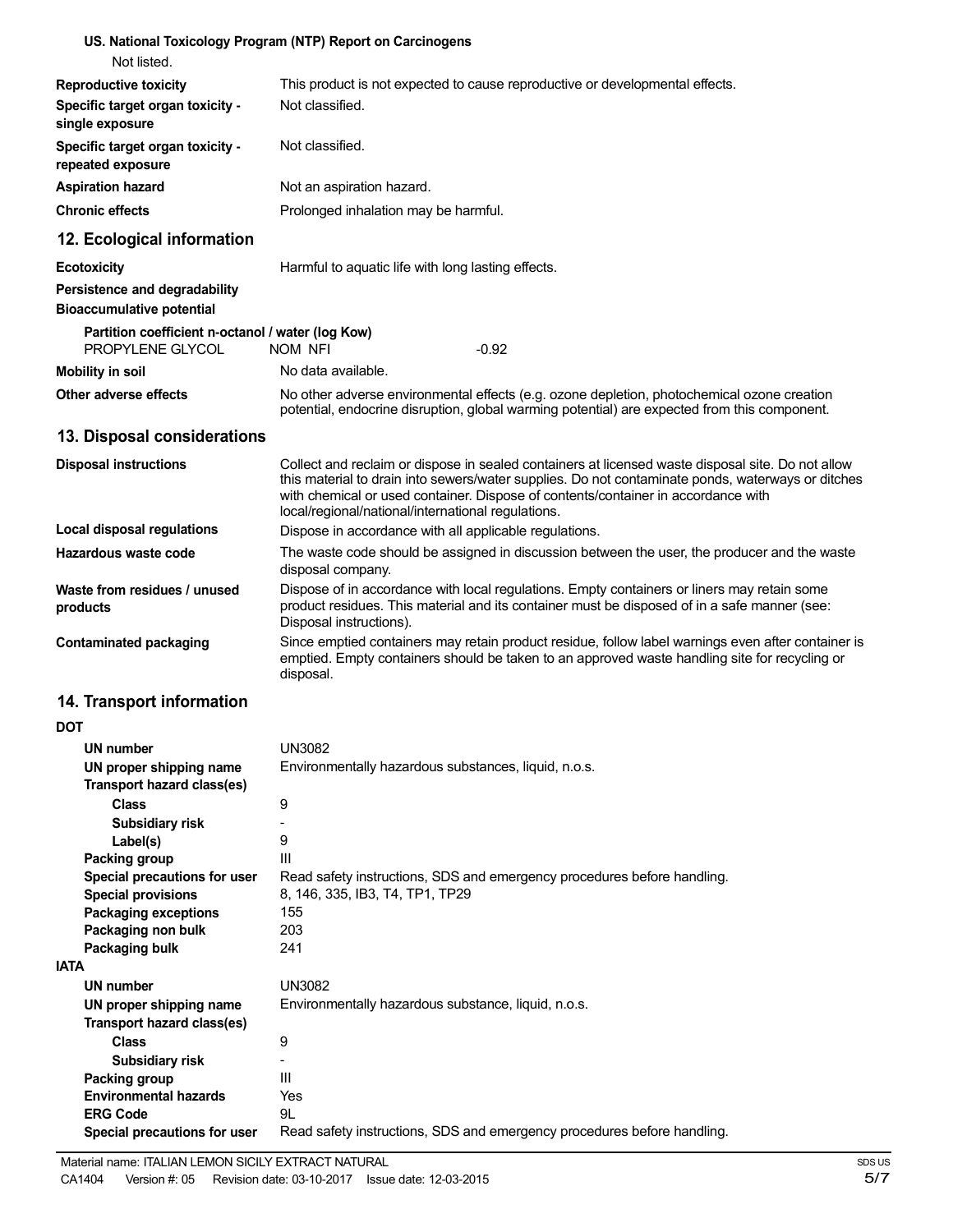| Passenger and cargo                                         | Allowed with restrictions.                                                                                        |
|-------------------------------------------------------------|-------------------------------------------------------------------------------------------------------------------|
| aircraft                                                    |                                                                                                                   |
| Cargo aircraft only<br><b>IMDG</b>                          | Allowed with restrictions.                                                                                        |
| <b>UN number</b>                                            | <b>UN3082</b>                                                                                                     |
| UN proper shipping name                                     | ENVIRONMENTALLY HAZARDOUS SUBSTANCE, LIQUID, N.O.S., MARINE POLLUTANT                                             |
| Transport hazard class(es)                                  |                                                                                                                   |
| <b>Class</b>                                                | 9                                                                                                                 |
| Subsidiary risk                                             |                                                                                                                   |
| Packing group                                               | $\ensuremath{\mathsf{III}}\xspace$                                                                                |
| <b>Environmental hazards</b>                                |                                                                                                                   |
| <b>Marine pollutant</b>                                     | Yes                                                                                                               |
| <b>EmS</b>                                                  | F-A, S-F                                                                                                          |
| Special precautions for user                                | Read safety instructions, SDS and emergency procedures before handling.                                           |
| Transport in bulk according to                              | Not established.                                                                                                  |
| Annex II of MARPOL 73/78 and                                |                                                                                                                   |
| the IBC Code                                                |                                                                                                                   |
| DOT; IATA; IMDG                                             |                                                                                                                   |
|                                                             |                                                                                                                   |
|                                                             |                                                                                                                   |
|                                                             |                                                                                                                   |
| <b>Marine pollutant</b>                                     |                                                                                                                   |
|                                                             |                                                                                                                   |
| <b>General information</b>                                  | <b>IMDG Regulated Marine Pollutant.</b>                                                                           |
| 15. Regulatory information                                  |                                                                                                                   |
|                                                             |                                                                                                                   |
| <b>US federal regulations</b>                               | This product is a "Hazardous Chemical" as defined by the OSHA Hazard Communication<br>Standard, 29 CFR 1910.1200. |
|                                                             | TSCA Section 12(b) Export Notification (40 CFR 707, Subpt. D)                                                     |
| Not regulated.                                              |                                                                                                                   |
| <b>CERCLA Hazardous Substance List (40 CFR 302.4)</b>       |                                                                                                                   |
| Not listed.<br>SARA 304 Emergency release notification      |                                                                                                                   |
| Not regulated.                                              |                                                                                                                   |
|                                                             | OSHA Specifically Regulated Substances (29 CFR 1910.1001-1050)                                                    |
| Not regulated.                                              |                                                                                                                   |
| Superfund Amendments and Reauthorization Act of 1986 (SARA) |                                                                                                                   |
| <b>Hazard categories</b>                                    | Immediate Hazard - Yes                                                                                            |
|                                                             | Delayed Hazard - No                                                                                               |
|                                                             | Fire Hazard - No<br>Pressure Hazard - No                                                                          |
|                                                             | Reactivity Hazard - No                                                                                            |
|                                                             |                                                                                                                   |
| Material name: ITALIAN LEMON SICILY EXTRACT NATURAL         | CA1404 Version #: 05 Revision date: 03-10-2017 Issue date: 12-03-2015                                             |

**Other information**